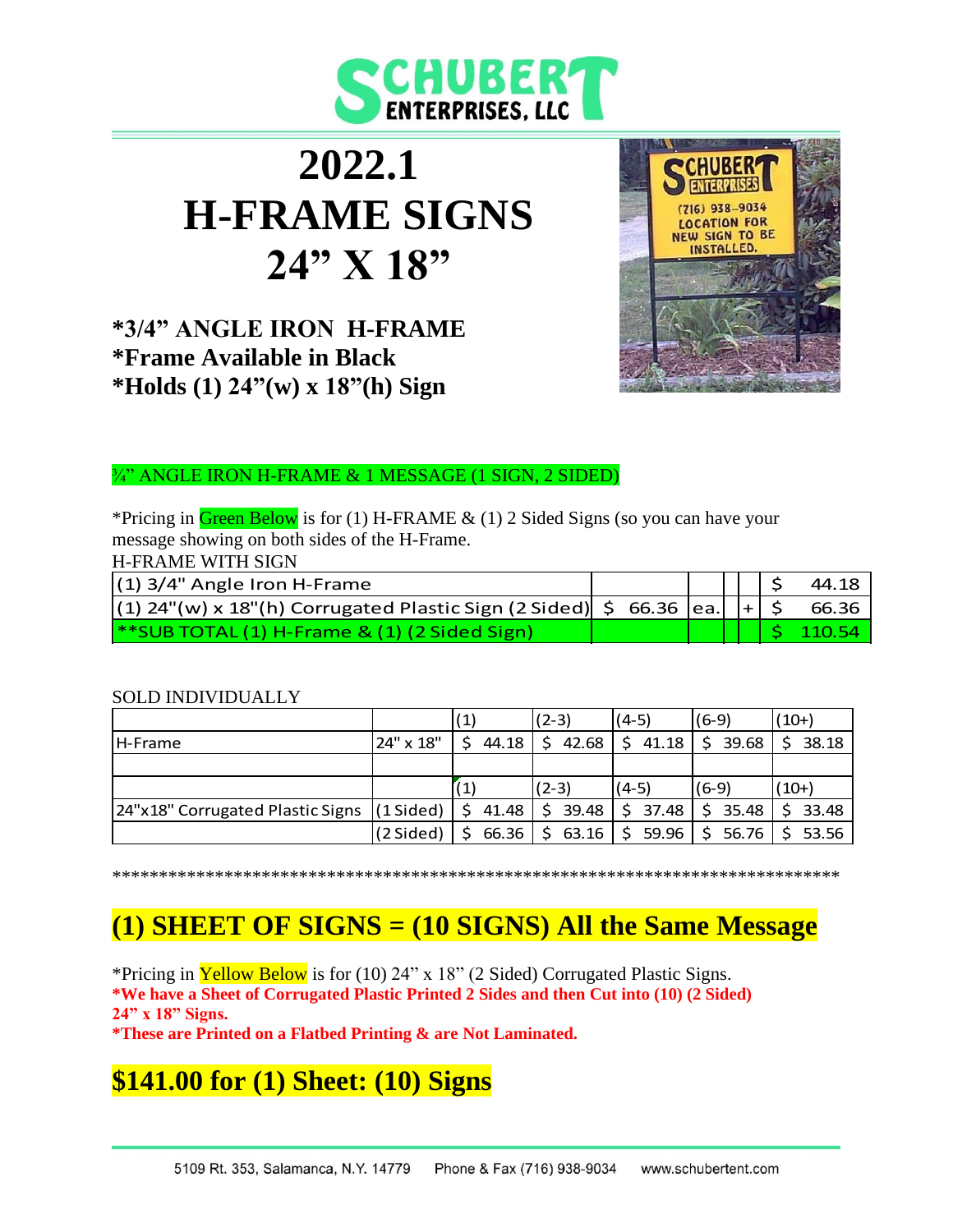

# **2022.1 H-FRAME SIGNS 36" X 24"**

**\*3/4" ANGLE IRON H-FRAME \*Frame Available in Black \*Holds (1) 36"(w) x 24"(h) Sign**



¾" ANGLE IRON H-FRAME & 1 MESSAGE (1 SIGN, 2 SIDED)

\*Pricing in Green Below is for (1) H-FRAME & (1) 2 Sided Signs (so you can have your message showing on both sides of the H-Frame.

H-FRAME WITH SIGN

| $(1)$ 3/4" Angle Iron H-Frame                                                                              |  |  | $  $ $ $ \$ 65.28         |
|------------------------------------------------------------------------------------------------------------|--|--|---------------------------|
| $ (1)$ 36"(w) x 24"(h) Corrugated Plastic Sign (2 Sided) $ $ \$ 102.44 $ $ ea. $ $ $ $ + $ $ \$ 102.44 $ $ |  |  |                           |
| $*$ SUB TOTAL (1) H-Frame & (1) (2 Sided Sign)                                                             |  |  | $\vert$ \$ 167.72 $\vert$ |

#### SOLD INDIVIDUALLY

|                                  |                     | (1)        | $(2-3)$               | $(4-5)$ | $(6-9)$ | $(10+)$ |
|----------------------------------|---------------------|------------|-----------------------|---------|---------|---------|
| <b>IH-Frame</b>                  | 36" x 24"           | 65.28      | 63.28                 | 61.28   | \$59.28 | \$57.28 |
|                                  |                     |            |                       |         |         |         |
|                                  |                     |            | $(2-3)$               | $(4-5)$ | $(6-9)$ | $(10+)$ |
| 36"x24" Corrugated Plastic Signs | $(1 \text{ Sided})$ | 64.03<br>Ŝ | 62.03<br>Ŝ.           | 60.03   | 58.03   | 56.03   |
|                                  | (2 Sided)           | \$102.44   | 99.24<br><sup>S</sup> | 96.04   | 92.84   | 89.64   |

\*\*\*\*\*\*\*\*\*\*\*\*\*\*\*\*\*\*\*\*\*\*\*\*\*\*\*\*\*\*\*\*\*\*\*\*\*\*\*\*\*\*\*\*\*\*\*\*\*\*\*\*\*\*\*\*\*\*\*\*\*\*\*\*\*\*\*\*\*\*\*\*\*\*\*\*\*\*

## **(1) SHEET OF SIGNS = (4 SIGNS) All the Same Message**

\*Pricing in **Yellow Below** is for (4) 36" x 24" (2 Sided) Corrugated Plastic Signs. **\*We have a Sheet of Corrugated Plastic Printed 2 Sides and then Cut into (4) (2 Sided) 36" x 24" Signs.**

**\*These are Printed on a Flatbed Printing & are Not Laminated.**

## **\$141.00 for (1) Sheet: (4) Signs**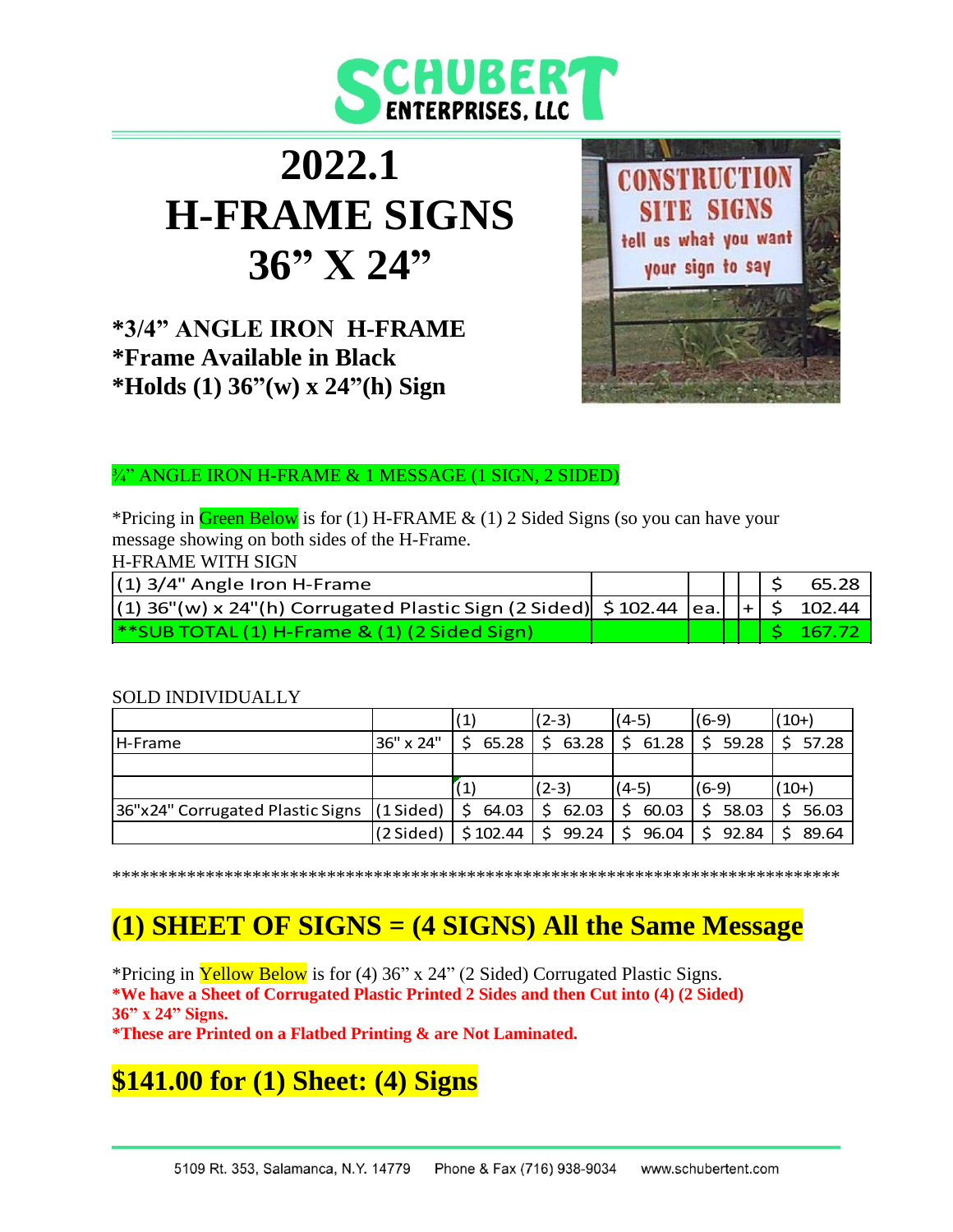

# **2022.1 H-FRAME DOUBLE RIDER SIGNS 24" X 18"**

**\*3/4" ANGLE IRON H-FRAME \*Frame Available in Black \*Holds: (1) 24"(w) x 18"(h) Sign (2) 24"(w) x 6"(h) Signs**

¾" ANGLE IRON H-FRAME & 1 MESSAGE (1 SIGN, 2 SIDED)

\*Pricing in Green Below is for (1) H-FRAME & (1) 2 Sided Signs (so you can have your message showing on both sides of the H-Frame.

H-FRAME WITH SIGN

| $(1)$ 3/4" Angle Iron H-Frame Double Rider                                                      |  |  |  | $   \cdot   $ \$ 57.97 |
|-------------------------------------------------------------------------------------------------|--|--|--|------------------------|
| $ (1)$ 24"(w) x 18"(h) Corrugated Plastic Sign (2 Sided) $  \sin 66.36$ ea. $  +   \sin 66.36 $ |  |  |  |                        |
| $\frac{4}{8}$ SUB TOTAL (1) H-Frame & (1) (2 Sided Sign)                                        |  |  |  | $ $ \$ 124.33          |

#### SOLD INDIVIDUALLY

|                                             |           |       | $(2-3)$     | $(4-5)$                                  | $(6-9)$ | $(10+)$ |
|---------------------------------------------|-----------|-------|-------------|------------------------------------------|---------|---------|
| <b>H-Frame Double Rider</b>                 | 24" x 18" | 57.97 | \$55.97     | \$53.97                                  | \$51.97 | 49.97   |
|                                             |           |       |             |                                          |         |         |
|                                             |           |       | $(2-3)$     | $(4-5)$                                  | $(6-9)$ | $(10+)$ |
| 24"x18" Corrugated Plastic Signs  (1 Sided) |           | 41.48 | 39.48<br>S. | \$37.48                                  | 35.48   | 33.48   |
|                                             | (2 Sided) | 66.36 |             | $63.16$   \$ 59.96   \$ 56.76   \$ 53.56 |         |         |

\*\*\*\*\*\*\*\*\*\*\*\*\*\*\*\*\*\*\*\*\*\*\*\*\*\*\*\*\*\*\*\*\*\*\*\*\*\*\*\*\*\*\*\*\*\*\*\*\*\*\*\*\*\*\*\*\*\*\*\*\*\*\*\*\*\*\*\*\*\*\*\*\*\*\*\*\*\*

## **(1) SHEET OF SIGNS (All the Same Message)**

\*We have a 4' x 8' Sheet of Corrugated Plastic Printed and Cut into Smaller Signs

| (1) Sheet Printed 1 or 2 Sides: $$141.00$ |  |  |
|-------------------------------------------|--|--|

- \*Simple Copy Changes: \$5.00 ea.
	-

\*Size Changes: \$5.00 ea.

**\*These are Printed on a Flatbed Printing & are Not Laminated. Pricesfor Same Copy on all 24" x 18" and 24" x 6" Signs.**

### **\$141.00 for (1) Sheet: (8) 24" x 18" Signs & (8) 24" x 6" Signs**

#### **or**

### **\$141.00 for (1) Sheet: (6) 24" x 18" Signs & (14) 24" x 6" Signs**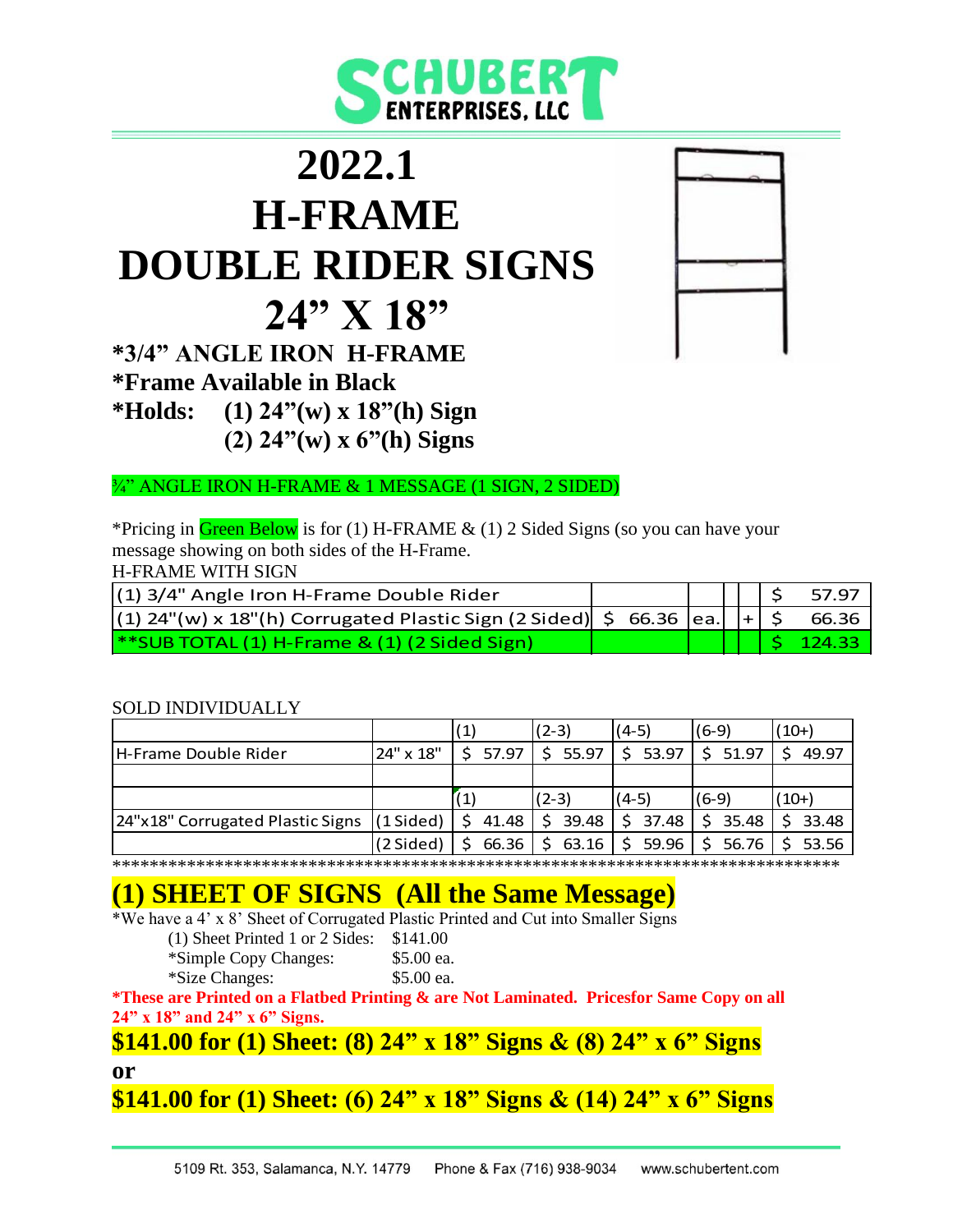

# **2022.1 Large Election Signs**

### **48" x 32" Full Color Election Signs**

\*4mm Corrugated Plastic \*1 or 2 Sided (same price) \*Must buy in increments of 3 Signs \*You are buying a 4' x 8' Sheet That is Printed a Cut into (3) 48" x 32" Signs \*Frame Sold Separately

|        | Signs per | Sheet    | Sign        |
|--------|-----------|----------|-------------|
| Sheets | Sheet     | Price    | Price       |
| 1      | 3         | \$141.00 | Ś<br>47.00  |
| 2      | 6         | \$137.00 | \$<br>45.67 |
| 3      | 9         | \$133.00 | \$<br>44.33 |
| 4      | 12        | \$129.00 | \$<br>43.00 |
| 5      | 15I       | \$125.00 | \$<br>41.67 |
| 6      | 18        | \$121.00 | \$<br>40.33 |
| 7      | 21        | \$117.00 | \$<br>39.00 |
| 8      | 24        | \$113.00 | \$<br>37.67 |
| 9      | 27        | \$109.00 | \$<br>36.33 |
| 10     | 30        | \$105.00 | Ś<br>35.00  |

## **48" x 76.5" H-Frames \*Holds 48" x 32" Sign**

| $(1)$ Frame   | \$120.00ea.  |
|---------------|--------------|
| (2) Frames    | \$115.00 ea. |
| $(3+)$ Frames | \$110.00 ea. |